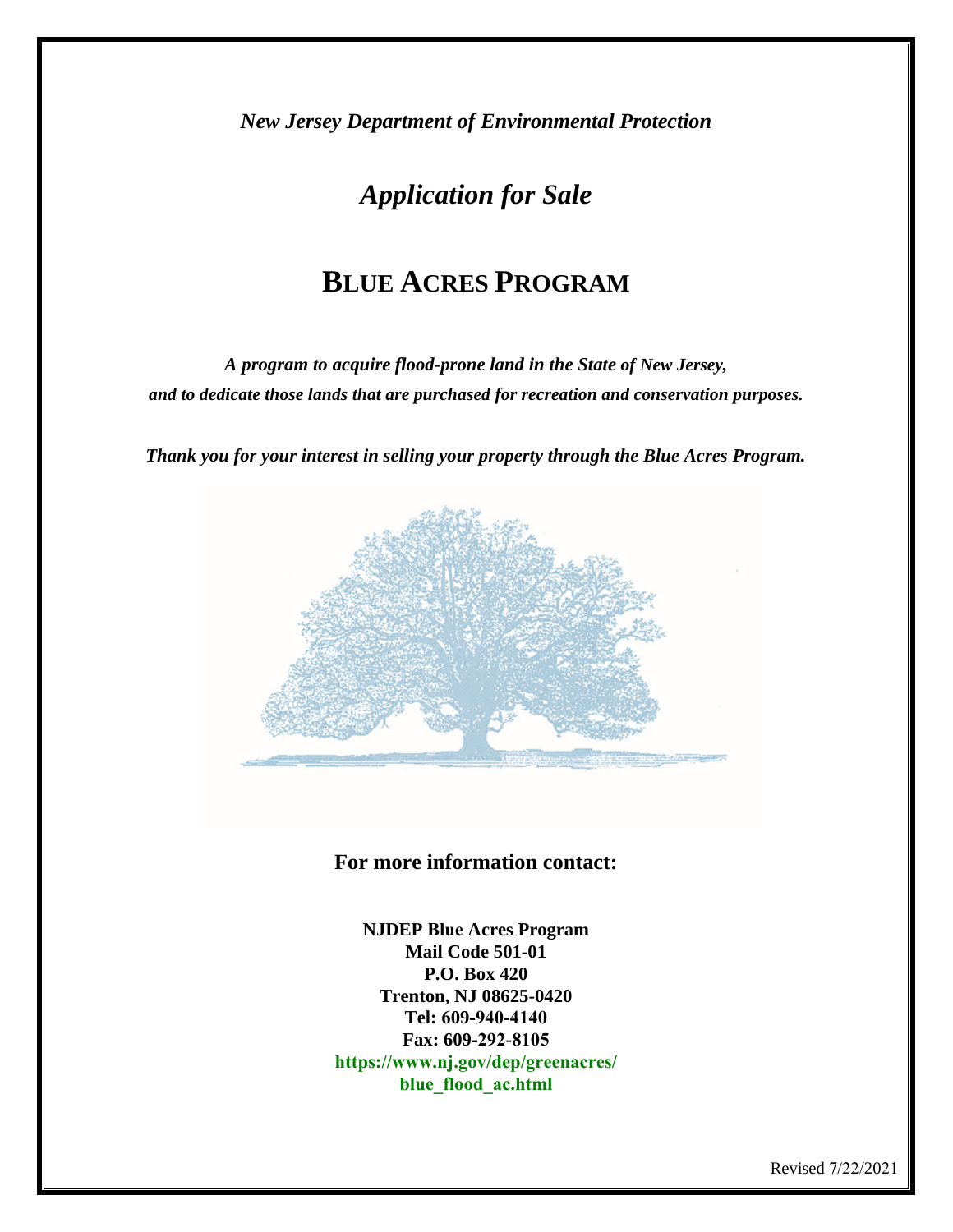| <b>Application for Blue Acres Acquisition</b>                                                                                                                                                                                                                                                              |                                                                                   |                              |                       |  |  |  |  |
|------------------------------------------------------------------------------------------------------------------------------------------------------------------------------------------------------------------------------------------------------------------------------------------------------------|-----------------------------------------------------------------------------------|------------------------------|-----------------------|--|--|--|--|
| Return to:<br><b>NJDEP Blue Acres Program</b>                                                                                                                                                                                                                                                              |                                                                                   |                              | For G.A. Use Only     |  |  |  |  |
| Mail Code 501 -01, P.O. Box 420<br>Trenton, NJ 08625-0420                                                                                                                                                                                                                                                  |                                                                                   | Date Received:               |                       |  |  |  |  |
| Contact: (609) 940-4140 Fax: (609) 292-8105                                                                                                                                                                                                                                                                |                                                                                   | <b>Application Number:</b>   |                       |  |  |  |  |
| Web: https://www.nj.gov/dep/greenacres/<br>blue flood ac.html                                                                                                                                                                                                                                              |                                                                                   |                              |                       |  |  |  |  |
| <b>A. Owner Information</b>                                                                                                                                                                                                                                                                                |                                                                                   |                              |                       |  |  |  |  |
|                                                                                                                                                                                                                                                                                                            |                                                                                   | <b>Daytime Telephone:</b>    |                       |  |  |  |  |
| <b>Property Owner's Name:</b>                                                                                                                                                                                                                                                                              | <b>Full name</b>                                                                  |                              |                       |  |  |  |  |
|                                                                                                                                                                                                                                                                                                            |                                                                                   | <b>Daytime Telephone:</b>    |                       |  |  |  |  |
| <b>Co-Owner's Name:</b>                                                                                                                                                                                                                                                                                    | <b>Full name</b>                                                                  |                              |                       |  |  |  |  |
| <b>Property Owner's Mailing Address:</b>                                                                                                                                                                                                                                                                   |                                                                                   |                              |                       |  |  |  |  |
| City, State & Zip Code:                                                                                                                                                                                                                                                                                    |                                                                                   |                              |                       |  |  |  |  |
| <b>Email Address:</b>                                                                                                                                                                                                                                                                                      |                                                                                   | <b>Primary Residence:</b>    | YES / NO              |  |  |  |  |
| If applicable, check if the property is owned by $a(n)$ : Estate:                                                                                                                                                                                                                                          |                                                                                   | Partnership                  | <b>Corporation</b>    |  |  |  |  |
| Please indicate relationship of individual(s) listed on deed: M / D / W Parent/Child Sibling Other                                                                                                                                                                                                         |                                                                                   |                              |                       |  |  |  |  |
| <b>B.</b> Property Information                                                                                                                                                                                                                                                                             |                                                                                   |                              |                       |  |  |  |  |
| <b>Municipality:</b>                                                                                                                                                                                                                                                                                       |                                                                                   | <b>County:</b>               |                       |  |  |  |  |
| Please provide the following information, which is available from your most recent tax bill(s):                                                                                                                                                                                                            |                                                                                   |                              |                       |  |  |  |  |
| <b>Block #</b><br>Lot $#$                                                                                                                                                                                                                                                                                  | <b>Assessed Value</b><br><b>Farmland Assessed?</b>                                | <b>Annual Property Taxes</b> | Acres per Lot         |  |  |  |  |
|                                                                                                                                                                                                                                                                                                            | Yes / $No$                                                                        | $\mathbf{S}$                 |                       |  |  |  |  |
|                                                                                                                                                                                                                                                                                                            | Yes $/$ No                                                                        |                              |                       |  |  |  |  |
|                                                                                                                                                                                                                                                                                                            | Yes / $No$                                                                        | \$                           |                       |  |  |  |  |
| (Use back of application if more space needed.)                                                                                                                                                                                                                                                            |                                                                                   | <b>Total Acres:</b>          |                       |  |  |  |  |
|                                                                                                                                                                                                                                                                                                            |                                                                                   |                              |                       |  |  |  |  |
| Property Address (e.g. 123 Main St):                                                                                                                                                                                                                                                                       |                                                                                   |                              |                       |  |  |  |  |
| What is your asking price for this property (required)?<br>While the asking price is a key element in the evaluation of this property, it is non-binding, and is not a commitment on the part of the<br>*NOTE:<br>State of New Jersey to pay this amount should this property be selected for acquisition. |                                                                                   |                              |                       |  |  |  |  |
|                                                                                                                                                                                                                                                                                                            |                                                                                   | Date of last flood           |                       |  |  |  |  |
| Date you acquired title to the property:                                                                                                                                                                                                                                                                   |                                                                                   |                              |                       |  |  |  |  |
| event: Were there any structures located on the property at the time of the last flood?                                                                                                                                                                                                                    |                                                                                   |                              | Yes<br>N <sub>0</sub> |  |  |  |  |
|                                                                                                                                                                                                                                                                                                            | If yes, what type of structure? Single Family Residential: Commercial (describe): |                              |                       |  |  |  |  |
| (check all that apply)<br>Multi Family Residential: Other (shed, garage, etc.)                                                                                                                                                                                                                             |                                                                                   |                              |                       |  |  |  |  |
| Was this structure someone's primary residence at time of last flood event? Yes: No: No:                                                                                                                                                                                                                   |                                                                                   |                              |                       |  |  |  |  |
| If yes, what type?                                                                                                                                                                                                                                                                                         | <b>Owner-occupied</b> Rental: Both:                                               |                              |                       |  |  |  |  |
| Current use of property:                                                                                                                                                                                                                                                                                   |                                                                                   |                              |                       |  |  |  |  |
| Have any commercial activities ever taken place on this property?                                                                                                                                                                                                                                          |                                                                                   |                              | Yes<br>N <sub>0</sub> |  |  |  |  |
| Are there any leases, rental agreements, easements or deed restrictions affecting the property?                                                                                                                                                                                                            |                                                                                   |                              | Yes<br>N <sub>0</sub> |  |  |  |  |
| Are there any mortgages or liens on the property?                                                                                                                                                                                                                                                          |                                                                                   |                              | Yes<br>N <sub>0</sub> |  |  |  |  |
| Have you ever applied here or elsewhere to sell this property for preservation?                                                                                                                                                                                                                            |                                                                                   |                              | Yes<br>N <sub>0</sub> |  |  |  |  |
|                                                                                                                                                                                                                                                                                                            |                                                                                   |                              |                       |  |  |  |  |
|                                                                                                                                                                                                                                                                                                            |                                                                                   |                              |                       |  |  |  |  |
|                                                                                                                                                                                                                                                                                                            |                                                                                   |                              |                       |  |  |  |  |